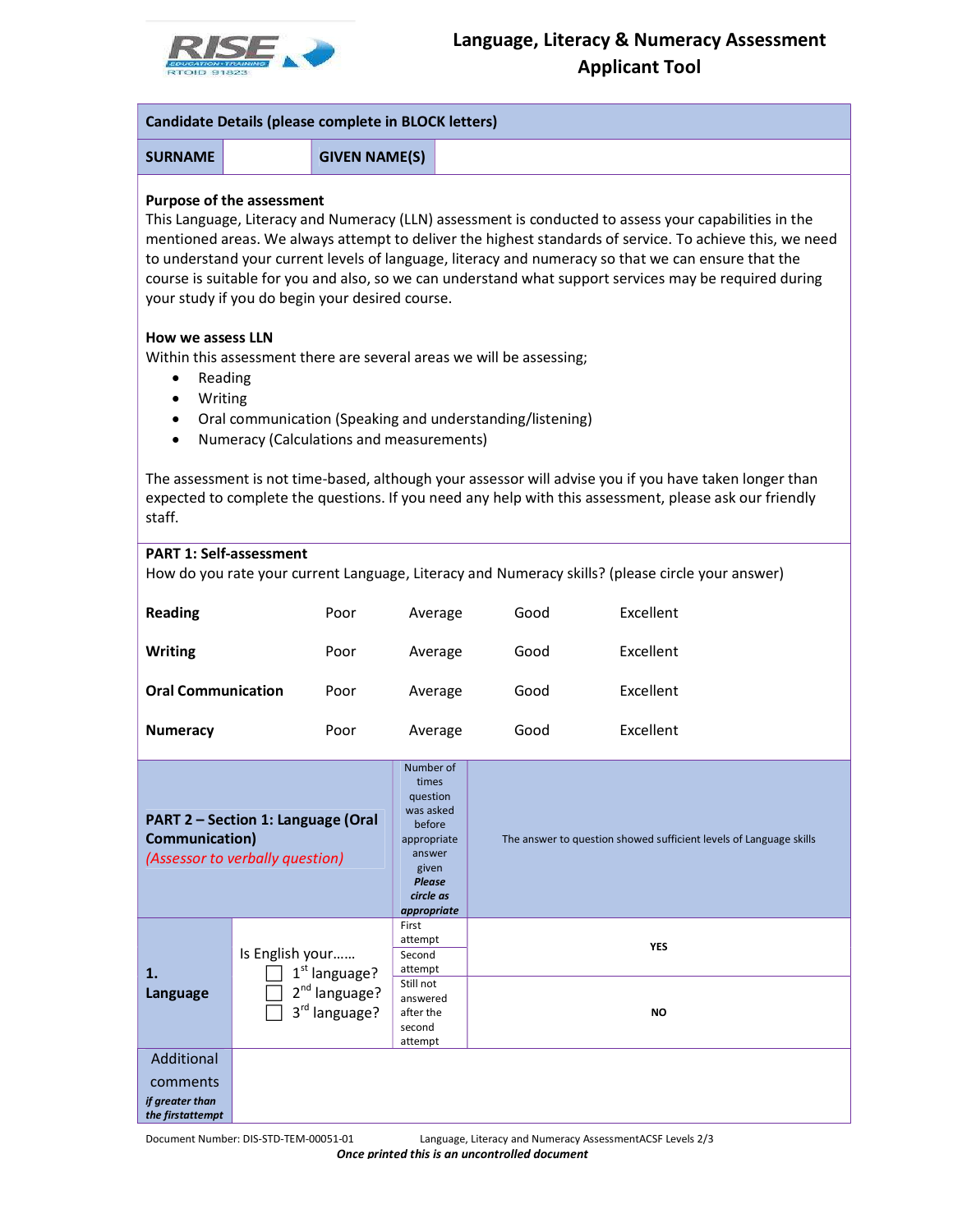

| was required                                            |                                                        |                                                         |            |
|---------------------------------------------------------|--------------------------------------------------------|---------------------------------------------------------|------------|
|                                                         |                                                        |                                                         |            |
| 2.                                                      | What is your highest<br>level of schooling?<br>Primary | First<br>attempt<br>Second<br>attempt                   | <b>YES</b> |
| <b>Education</b>                                        | school<br>High school<br>University                    | Still not<br>answered<br>after the<br>second<br>attempt | <b>NO</b>  |
| Additional                                              |                                                        |                                                         |            |
| comments                                                |                                                        |                                                         |            |
| if greater than<br>the first<br>attempt was<br>required |                                                        |                                                         |            |

|                                                                                 | What year did you complete your<br>schooling? (Assessor to record | First attempt                                  | <b>YES</b> |
|---------------------------------------------------------------------------------|-------------------------------------------------------------------|------------------------------------------------|------------|
| 3. Schooling                                                                    | answer below)                                                     | Second attempt                                 |            |
|                                                                                 |                                                                   | Still not answered after<br>the second attempt | <b>NO</b>  |
| <b>Additional comments</b><br>if greater than the first<br>attempt was required |                                                                   |                                                |            |
|                                                                                 | Why do you want to complete this<br>course?                       | First attempt                                  | <b>YES</b> |
| 4. Course Outcomes                                                              | To get a job<br>To make money                                     | Second attempt                                 |            |
|                                                                                 | To go on to further education<br>I don't know why                 | Still not answered after<br>the second attempt | <b>NO</b>  |
| <b>Additional comments</b>                                                      |                                                                   |                                                |            |
| if greater than the first<br>attempt was required                               |                                                                   |                                                |            |
|                                                                                 | How did you get here today?<br>(Assessor to record answer below)  | First attempt                                  | <b>YES</b> |
| 5. Travel                                                                       |                                                                   | Second attempt                                 |            |
|                                                                                 |                                                                   | Still not answered after<br>the second attempt | <b>NO</b>  |
| <b>Additional comments</b>                                                      |                                                                   |                                                |            |
| if greater than the first<br>attempt was required                               |                                                                   |                                                |            |
|                                                                                 |                                                                   | <b>Section 1 - Language TOTAL SCORE</b>        | /5         |

|                  | Section 2: Literacy (Candidate must complete on their own) |
|------------------|------------------------------------------------------------|
| 1. What does the | Negative                                                   |
| word "positive"  | Reasonably possible                                        |
| mean?            | Displaying certainty, acceptance or affirmation            |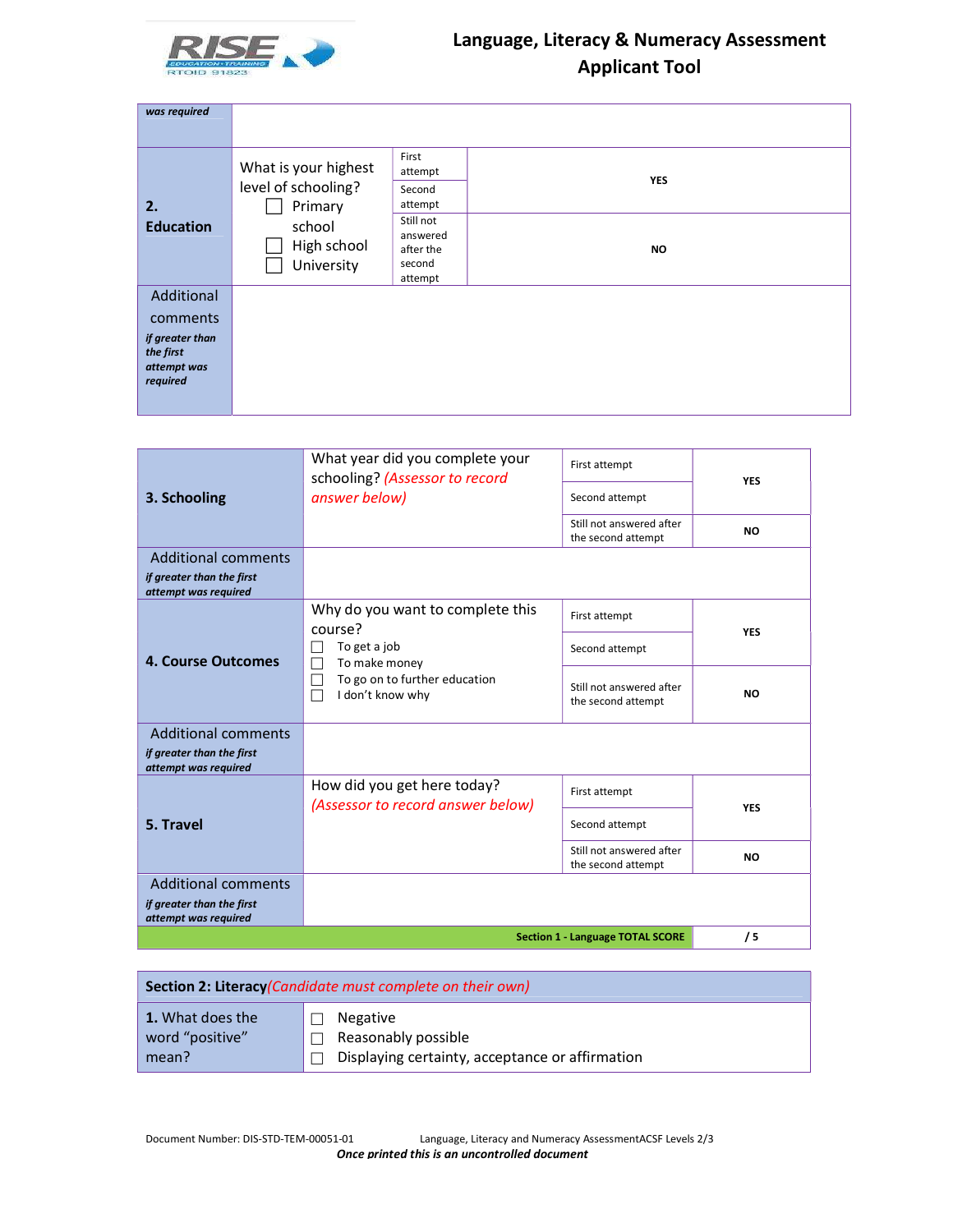

| 2. What does "highly<br>flammable" mean?                                                           | Walk with extra care<br>П<br>Poisonous - do not drink<br>П<br>Able to ignite quickly<br>$\Box$                                                                                                                                                                                                                                                                                                                             |  |  |  |  |  |  |
|----------------------------------------------------------------------------------------------------|----------------------------------------------------------------------------------------------------------------------------------------------------------------------------------------------------------------------------------------------------------------------------------------------------------------------------------------------------------------------------------------------------------------------------|--|--|--|--|--|--|
| 3. Do you think that<br>aged care is<br>important?                                                 | Yes<br>⊺No<br>П                                                                                                                                                                                                                                                                                                                                                                                                            |  |  |  |  |  |  |
| 4. In a <i>minimum</i> of 30<br>words, explain your<br>answer to Question 3<br>(above).            |                                                                                                                                                                                                                                                                                                                                                                                                                            |  |  |  |  |  |  |
| 5. Which of these<br>signs represents "No<br>Smoking"?<br>(Circle the correct answer)              |                                                                                                                                                                                                                                                                                                                                                                                                                            |  |  |  |  |  |  |
| 6. Which of these<br>signs represents "No<br>Parking"?<br>(Circle the correct answer)              | <b>DO NOT</b><br><b>ENTER</b>                                                                                                                                                                                                                                                                                                                                                                                              |  |  |  |  |  |  |
| 7. Which of these<br>signs represents "Men<br>& Women"?<br>(Circle the correct answer)             |                                                                                                                                                                                                                                                                                                                                                                                                                            |  |  |  |  |  |  |
| Please read the<br>following text and<br>answer the questions<br>below                             | To whom it may concern,<br>I am writing to inform you of a meeting to be held at 9.30am on the 31st<br>August. It is to discuss the following: "How to deal with dementia in<br>patients".<br>The meeting is to be held at our city campus on Burke Street.<br>Liz Mitchel will be running the session, if you have any questions please<br>forward them on to her at lizmitchel@wmq.org.au<br>Kind regards,<br>Management |  |  |  |  |  |  |
| Answer these<br>questions regarding<br>the text above                                              | 8. Where is the meeting being held?<br>9. What is the meeting about?                                                                                                                                                                                                                                                                                                                                                       |  |  |  |  |  |  |
| Language, Literacy and Numeracy AssessmentACSF Levels 2/3<br>Document Number: DIS-STD-TEM-00051-01 |                                                                                                                                                                                                                                                                                                                                                                                                                            |  |  |  |  |  |  |

Once printed this is an uncontrolled document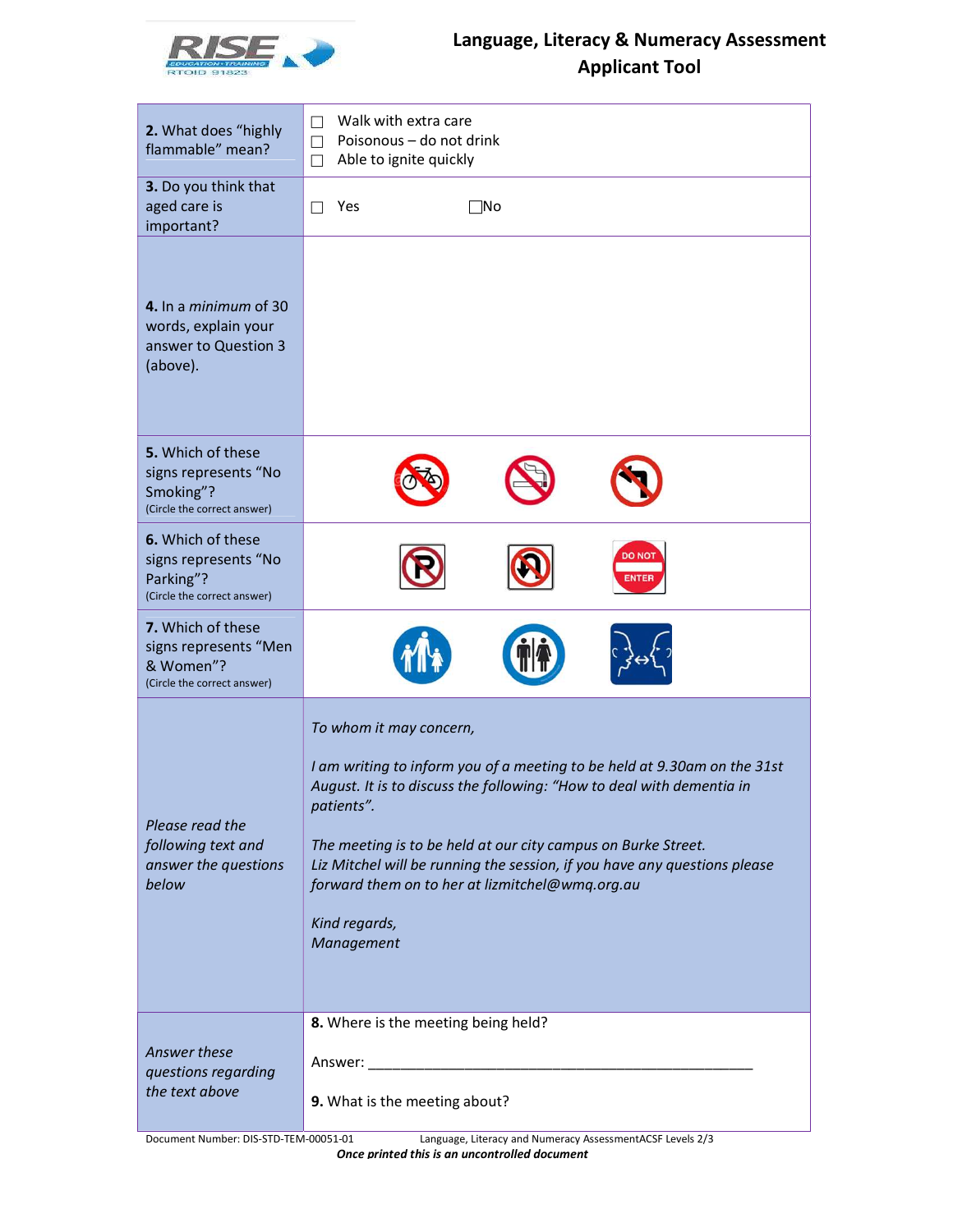

|                                                                        | 10. What is the date of the meeting?                                                                                                                                                                                                                                                                                                                                                                                   |                                                        |  |  |  |  |  |  |  |  |
|------------------------------------------------------------------------|------------------------------------------------------------------------------------------------------------------------------------------------------------------------------------------------------------------------------------------------------------------------------------------------------------------------------------------------------------------------------------------------------------------------|--------------------------------------------------------|--|--|--|--|--|--|--|--|
|                                                                        |                                                                                                                                                                                                                                                                                                                                                                                                                        |                                                        |  |  |  |  |  |  |  |  |
|                                                                        | 11. Who is running the meeting?                                                                                                                                                                                                                                                                                                                                                                                        |                                                        |  |  |  |  |  |  |  |  |
|                                                                        |                                                                                                                                                                                                                                                                                                                                                                                                                        |                                                        |  |  |  |  |  |  |  |  |
| Please read the<br>following text and<br>answer the questions<br>below | Mary was trying to get the large, heavy box down from the shelf in the<br>storeroom without any help. Suddenly, the chair she was standing on<br>slipped, and she fell to the ground. Her wrist hurt a lot, and she was sure<br>that she had sprained it. Bill walked into the room to find Mary lying on<br>the floor, crying, and in obvious pain. "Stay right there, Mary", said Bill,<br>"and I'll get some help." |                                                        |  |  |  |  |  |  |  |  |
|                                                                        | 12. Who was helping Mary?                                                                                                                                                                                                                                                                                                                                                                                              |                                                        |  |  |  |  |  |  |  |  |
|                                                                        |                                                                                                                                                                                                                                                                                                                                                                                                                        |                                                        |  |  |  |  |  |  |  |  |
|                                                                        | 13. Why did Mary have a fall?                                                                                                                                                                                                                                                                                                                                                                                          |                                                        |  |  |  |  |  |  |  |  |
| Answer these                                                           |                                                                                                                                                                                                                                                                                                                                                                                                                        |                                                        |  |  |  |  |  |  |  |  |
| questions regarding<br>the text above                                  | 14. What did Bill tell Mary to do?                                                                                                                                                                                                                                                                                                                                                                                     |                                                        |  |  |  |  |  |  |  |  |
|                                                                        |                                                                                                                                                                                                                                                                                                                                                                                                                        |                                                        |  |  |  |  |  |  |  |  |
|                                                                        | 15. How did Bill know Mary was in pain?                                                                                                                                                                                                                                                                                                                                                                                |                                                        |  |  |  |  |  |  |  |  |
|                                                                        |                                                                                                                                                                                                                                                                                                                                                                                                                        |                                                        |  |  |  |  |  |  |  |  |
|                                                                        |                                                                                                                                                                                                                                                                                                                                                                                                                        | 16. Indicate which animal has been<br>bought the most. |  |  |  |  |  |  |  |  |
| Read the Graph and<br>answer the following<br>questions                |                                                                                                                                                                                                                                                                                                                                                                                                                        | 17. Indicate which animal has been<br>least bought.    |  |  |  |  |  |  |  |  |
|                                                                        | 18. Indicate which animal is in the<br>Graph showing the number of pets sold per<br>middle.<br>year                                                                                                                                                                                                                                                                                                                    |                                                        |  |  |  |  |  |  |  |  |
|                                                                        |                                                                                                                                                                                                                                                                                                                                                                                                                        | <b>Section 2 - Literacy TOTAL SCORE</b><br>/18         |  |  |  |  |  |  |  |  |

Document Number: DIS-STD-TEM-00051-01 Language, Literacy and Numeracy AssessmentACSF Levels 2/3 Once printed this is an uncontrolled document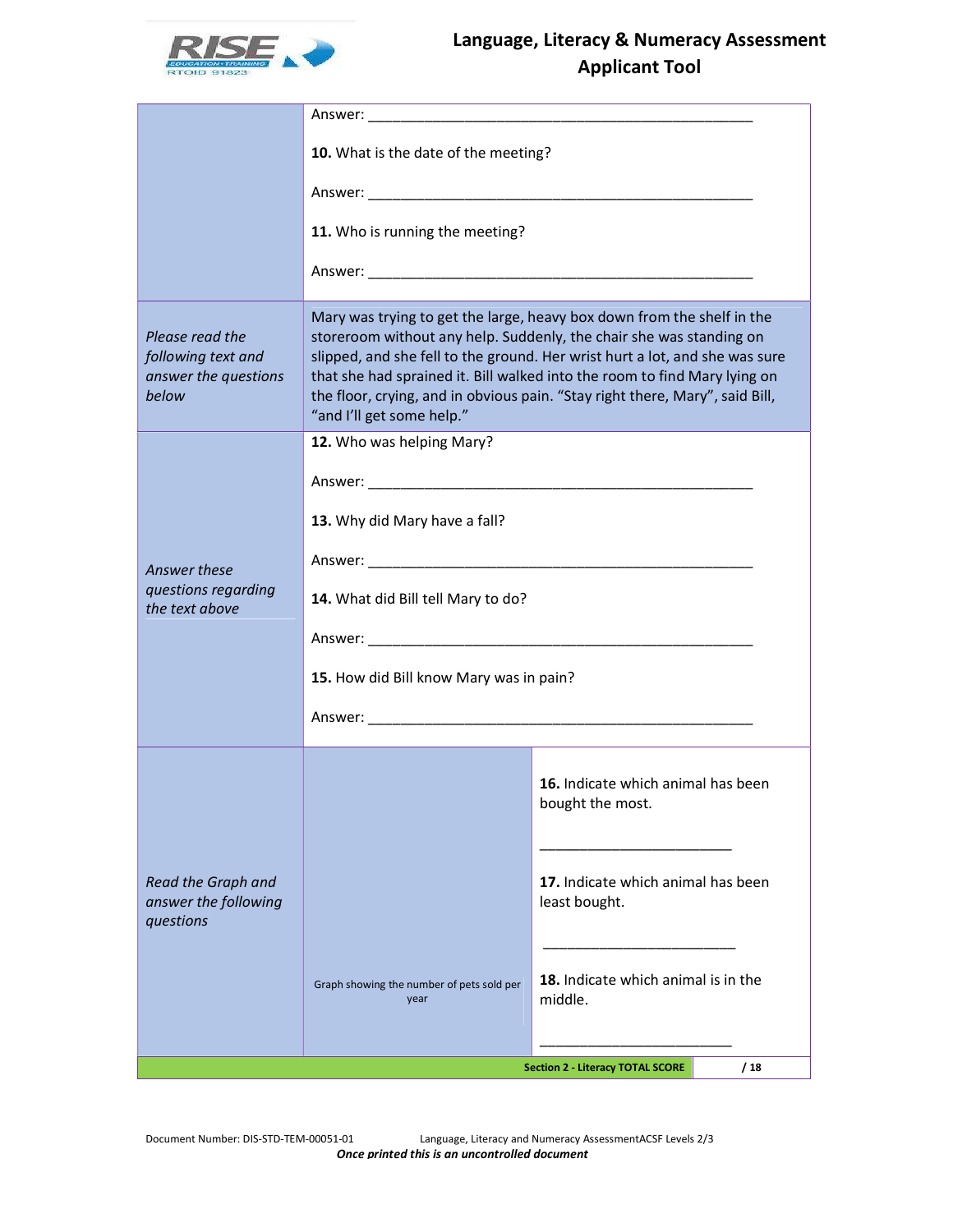

| Section 3: Numeracy (Candidate must complete on their own)                                          |                  |                                                                                                                                                                                                                                                                    |                                                                               |     |  |  |  |
|-----------------------------------------------------------------------------------------------------|------------------|--------------------------------------------------------------------------------------------------------------------------------------------------------------------------------------------------------------------------------------------------------------------|-------------------------------------------------------------------------------|-----|--|--|--|
| 1. Draw a line on the<br>bottle to indicate it is<br>50% full.                                      |                  | 2. Which weight is greater?                                                                                                                                                                                                                                        | 100 kgs<br>Ш<br>1000 mls<br>$\Box$<br>500 gms<br>$\Box$<br>2000 kms<br>$\Box$ |     |  |  |  |
| 4:00pm.                                                                                             |                  | 3. Sally works on a Saturday night from 5:00pm until 11:30pm, then on Sunday from 10:00am until                                                                                                                                                                    |                                                                               |     |  |  |  |
| How many hours in total does Sally work over a weekend? _                                           |                  |                                                                                                                                                                                                                                                                    |                                                                               |     |  |  |  |
| 4. You buy your friend a birthday present costing \$42.75, and hand over a \$50 note to pay for it. |                  |                                                                                                                                                                                                                                                                    |                                                                               |     |  |  |  |
|                                                                                                     |                  | How much change would you expect to get back from your \$50? [100] [100] [100] [100] [100] [100] [100] [100] [1                                                                                                                                                    |                                                                               |     |  |  |  |
| Consider the following<br>prices for soft drinks,<br>then answer the<br>following questions         |                  | <b>DRINK PRICES</b><br>A. 250 mls of Cola = $$3.50$<br>B. 500 mls of Cola = $$6.00$<br>C. 1 litre of Cola = $$9.00$<br>D. 2 litres of Cola = $$15.00$<br>5. Which price would give you the most value for money?<br>6. Why does it offer the best value for money? |                                                                               |     |  |  |  |
| Complete the following<br>equations                                                                 | 7.60 $\div$ 12 = | $9.13 + 43 + 28 + 56 =$                                                                                                                                                                                                                                            |                                                                               |     |  |  |  |
|                                                                                                     |                  | <b>Section 3 - Numeracy TOTAL SCORE</b>                                                                                                                                                                                                                            |                                                                               | /10 |  |  |  |

Document Number: DIS-STD-TEM-00051-01 Language, Literacy and Numeracy AssessmentACSF Levels 2/3 Once printed this is an uncontrolled document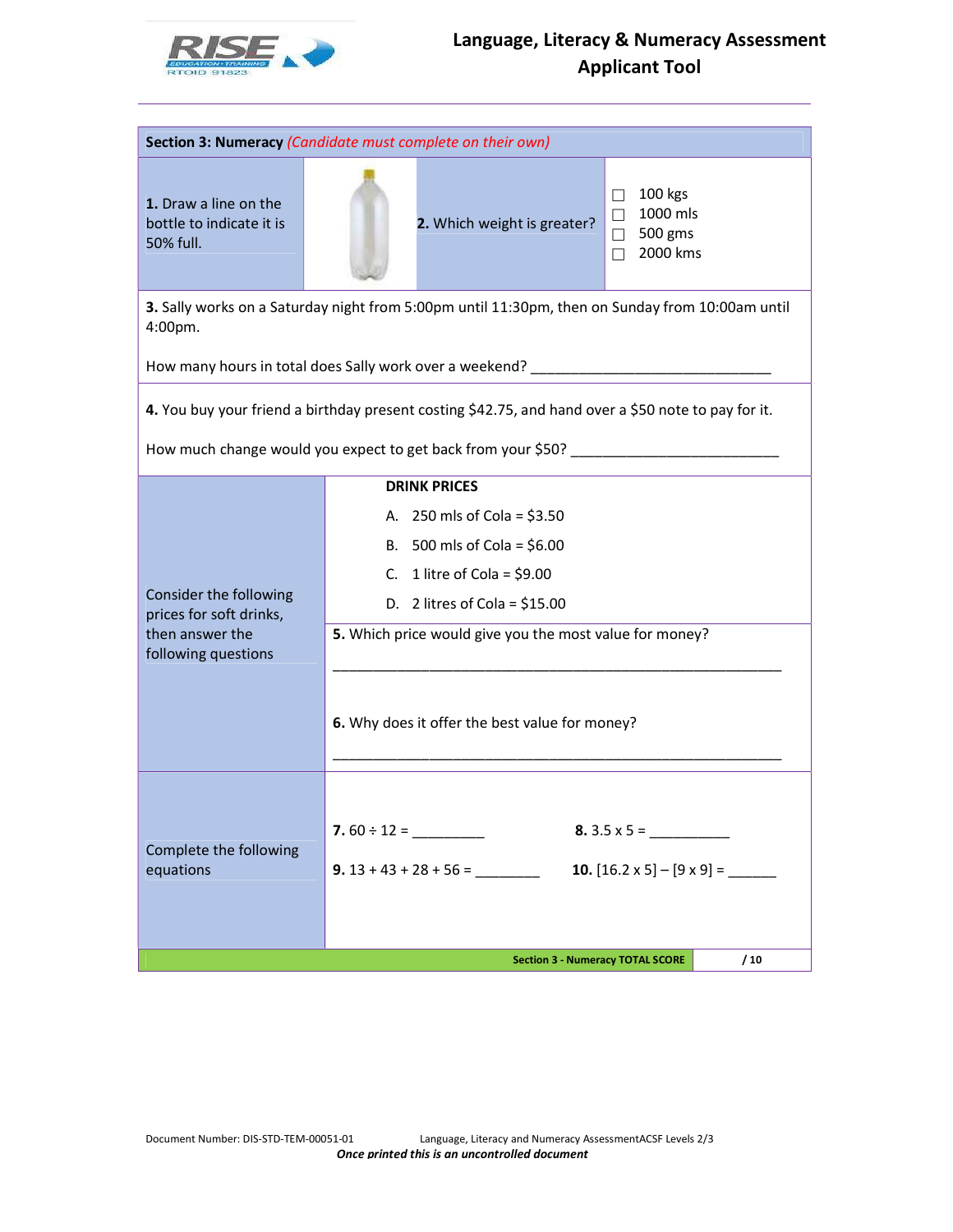

| Where greater than 1 question per section is not answered to a satisfactory level, additional support for students will be required                                                                                                                              | <b>OFFICE USE ONLY</b>       |                                                                         |        |           |                      |  |  |
|------------------------------------------------------------------------------------------------------------------------------------------------------------------------------------------------------------------------------------------------------------------|------------------------------|-------------------------------------------------------------------------|--------|-----------|----------------------|--|--|
| <b>Section 2 - Language (Oral Communication)</b>                                                                                                                                                                                                                 | /5                           | Does the candidate require                                              |        |           | If 'YES'             |  |  |
| <b>Section 3</b> - Literacy (Reading and Writing)                                                                                                                                                                                                                | /18                          | additional support to successfully<br>complete their intended training? | П      | YES       | complete<br>the form |  |  |
| <b>Section 4 - Numeracy (Numeracy)</b>                                                                                                                                                                                                                           | /10                          | (tick one box)                                                          | $\Box$ | <b>NO</b> | over the<br>page     |  |  |
| I declare that I have been fairly assessed against my current LLN levels and have discussed and, where required, organised a future                                                                                                                              | <b>CANDIDATE DECLARATION</b> |                                                                         |        |           |                      |  |  |
| meeting to develop support strategies as required to aid me in completing my desired course. I understand that these strategies may<br>include external support and that entry into training courses may not be permitted until sufficient LLN levels are shown. |                              |                                                                         |        |           |                      |  |  |
| <b>CANDIDATE'S FULL NAME (PLEASE PRINT):</b>                                                                                                                                                                                                                     |                              |                                                                         |        |           |                      |  |  |
| <b>CANDIDATE'S SIGNATURE:</b>                                                                                                                                                                                                                                    |                              | DATE:                                                                   |        |           |                      |  |  |
| STAFF MEMBER'S FULL NAME (PLEASE PRINT):                                                                                                                                                                                                                         |                              |                                                                         |        |           |                      |  |  |
| <b>STAFF MEMBER'S SIGNATURE:</b>                                                                                                                                                                                                                                 |                              | DATE:                                                                   |        |           |                      |  |  |